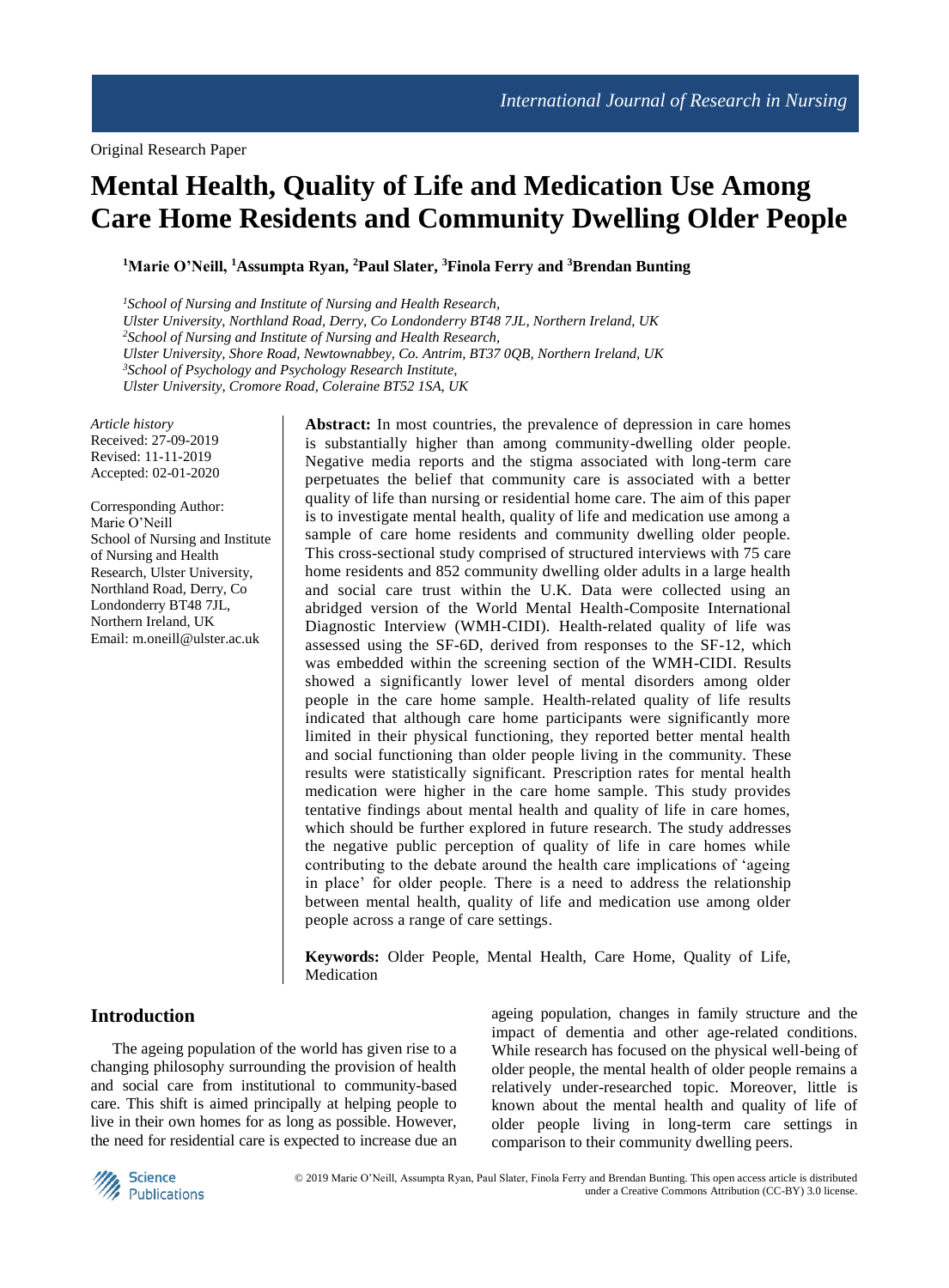#### *Ageing and Mental Health*

The relationship between age and mental health has been widely researched in the literature. Some studies have reported decreased prevalence rates for mental health disorders in older age (Scott *et al*., 2008; Bunting *et al*., 2012; Karel *et al*., 2012; Reynolds *et al*., 2015). Others have reported lifetime and current prevalence rates of mental disorders in older people ranging from 1 to 18% (Volkert *et al*., 2013; Reynolds *et al*., 2015). The World Health Organization (WHO, 2015) estimated that over 20% of adults aged 60 years and over, experience a mental or neurological disorder. The most common neuropsychiatric disorders in this age group are depression (7%); dementia (5%) anxiety disorders which affect 3.8% and substance use problems which affect almost 1% of the older population (WHO, 2015). A meta-analysis of mental disorders in older adults in Western Countries undertaken by Volkert *et al*. (2013) found the lifetime prevalence of affective disorders was 16.52%, anxiety disorders 2.63%, substance abuse disorders 11.71% and psychosis 4.7%

Depression is a key mental health issue in later life and is associated with physical co-morbidities, lower quality of life and disability (Covinsky *et al*., 2010; Naylor *et al*., 2012). A systematic review and metaanalysis of 24 studies on the prevalence of depression in later life (75 years and older) found that the prevalence of major depression ranged from 4.6% to 9.3% and that of depressive disorders from 4.5% to 37.4%. (Luppa *et al*., 2012). According to the Royal College of Psychiatrists (RCPsych), depression may affect one in five older people living in the community and two in five older people living in care homes (RCP, 2014). A crosssectional study of community dwelling people aged 60 years or older in Brazil ( $n = 1563$ ) found that nearly 3.8% to 15% of participants presented with depressive symptoms (Barcelos-Ferreira *et al*., 2013). A systematic review by Seitz *et al*. (2010) on the prevalence of psychiatric disorders in nursing homes reported prevalence rates for depression ranging from 4% to 25% for major depressive disorder and 29% to 82% for minor depression or the presence of depressive symptoms. A Dutch study exploring the incidence of depression in a sample of nursing  $(n = 1324)$  and residential ( $n = 1,723$ ) home residents reported that the incident rate was 13.6 per100-person years in the nursing home and 10.2 per 100-person years in the residential home (Boorsma *et al*., 2012).

#### *Psychotropic Medication Use*

The use of psychotropic drugs in European care homes is reported to be common, with prescription rates of psychotropic drugs higher in institutionalized older population than that of community dwelling older people (Azermai *et al*., 2011; Haasum *et al*., 2012). Moreover, it has been determined that the prescription rate of psychotropic medication is on the increase in care homes (Ruths *et al*., 2013). Psychotropic agents including antipsychotics, antidepressants and/or anxiolytics are often prescribed as the first-choice treatment option for mental health conditions including sleep disturbance, anxiety, depression even though professional guidelines advocate non-pharmacological management of symptoms (Pitkala *et al*., 2015; Zuidema *et al*., 2015). Underuse as well as overuse of psychotropic medication have also been reported in this population (Hanlon *et al*., 2011). Moreover, a recent study on the use of psychotropic medications in care homes identified potential benefits of antipsychotic medication reduction (Simmons, 2017).

An evaluation of the quality of antidepressant management and prescribing patterns in nursing homes in the USA showed a discrepancy between prescriptions of antidepressants and the presence or absence of depression diagnosis. A review of 205 medical charts indicated that for those with documented depression diagnoses (n = 126), nearly one quarter were not prescribed antidepressants. Moreover, out of 79 medical chart reviews indicating no depression diagnosis, nearly a third were receiving an antidepressant (Shah *et al*., 2011). Another American study of nursing home residents identified that second-generation antipsychotics were commonly used for off-label indications, including treatment of bipolar disorder, depression and psychotic symptoms; and these indications were not always evidence-based (Kamble *et al*., 2010). In the United Kingdom, it is estimated that approximately 21% of care home residents are receiving antipsychotic medications and that more than 80% of this prescribing is for residents without a diagnosis of severe mental illness (Shah *et al*., 2011). Significantly, Harrison *et al*. (2018) found that an increased number of psychotropic medications were associated with lower quality of life scores. Furthermore, due to ageing co-morbidities and the need for the prescription of multiple medications, older people may experience adverse drug effects, drug interactions, forgetfulness, lack of familial and social support and care and may not be fully concordant with taking long term medications. Tsai *et al*. (2012) stated that in general only 50% of the general population has been estimated to adhere to their medications and this may range from 47 to 100% in older people. In addition, medication concordance has been positively correlated with educational status and individual's awareness of diseases and prescribed medications (Shruthi *et al*., 2016).

#### *Quality of Life (QoL)*

There is no standard definition of QoL and conceptualizations of QoL vary considerably (Dichter *et al*.,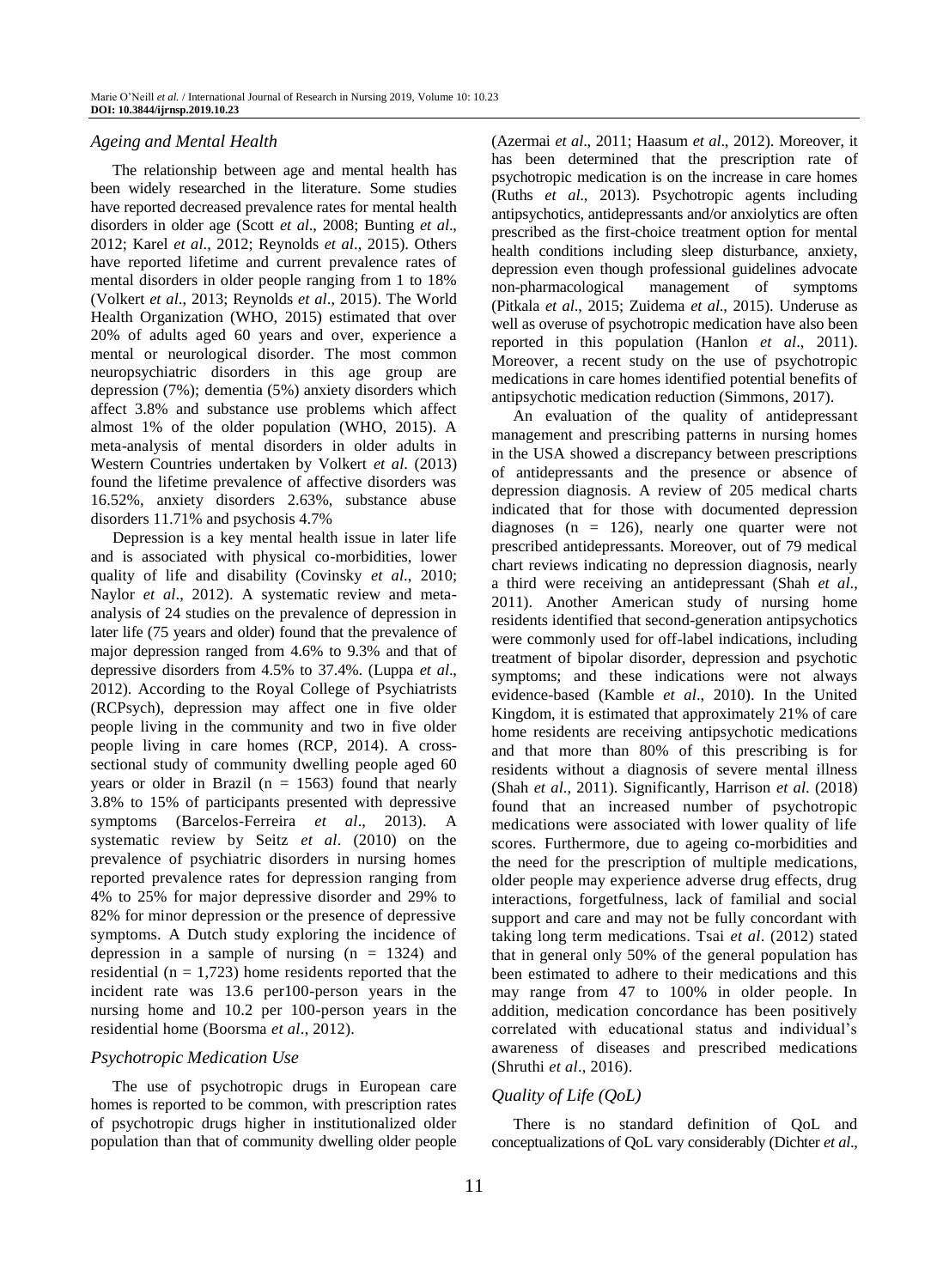2013). The WHO defines QoL as "individual's perception of their position in life in the context of the culture and value systems in which they live and in relation to their goals, expectations, standards and concerns" (WHO, 1997, p. 1). Several studies have investigated which QoL domains older people deem as having high importance. Results have identified a broad range of QoL priorities including health, activities of daily living, sensory abilities and mobility (Kalfos and Halvorsrud, 2009; Molzahn *et al*., 2011); the home environment and family (Beaumont and Kenealy, 2004; Bowers *et al*., 2009; James *et al*., 2014) and finances and social life (Evans *et al*., 2005). Furthermore, Bradshaw *et al*. (2012) identified four key factors influencing QoL in care homes; the person's acceptance and adaptation to their living situation, their 'connectedness' with others, living in 'a homelike environment' and carers displaying 'caring practices' Similar themes emerged from the study by Bowling *et al*. (2013) who identified psychological well-being and a positive outlook, having health and functioning, social relationships, leisure activities, neighbourhood resources, adequate financial circumstances and independence as key indicators of QoL in old age.

The Northern Ireland Study of Health and Stress (NISHS) (Bunting *et al*., 2012) was part of a series of epidemiological studies of mental health, conducted in over 30 countries throughout the world under the auspices of the World Health Organisation (WHO). Results indicated that lifetime prevalence rates for mood and anxiety disorders increased with age, dropping substantially for the 65+ group. Epidemiological studies of mental health have largely ignored the growing population of older people in residential and nursing homes, so it is difficult to determine the extent to which their mental health needs are met. Despite current demographic trends and the dearth of reliable information about the extent and impact of mental health problems among care home residents, this group was excluded from the NISHS and from all studies involved in the WHO initiative. From the authors' perspectives, this constituted a 'missed opportunity' and provided the impetus for the present study which aimed to examine mental health, quality of life and medication use among a sample of care home residents and community dwelling older people.

# **Methods**

## *Participants and Selection Procedure*

This paper reports on the comparison of two samples of older people, who were administered the same structured survey instrument, the World Mental Health-Composite International Diagnostic Interview (WMH-CIDI) (Kessler and Üstun, 2008).

## *Community Sample*

The sample of 852 individuals aged 65 and over living in the community was drawn from the Northern Ireland Study of Health and Stress (NISHS). The NISHS (Mc Lafferty *et al*., 2018) was part of a series of World Mental Health Survey Initiative epidemiological studies of mental health, conducted in over 30 countries throughout the world under the auspices of the World Health Organisation (WHO). The study was a representative household survey of English speakers, aged 18 years and older. Participants were selected from a multistage, clustered, area probability sample of households. To achieve an equal probability sample, a three-stage area sample design was used. First, electoral wards were selected from each local government district, based on probability proportionate to size. Two-census output areas (COAs) were then selected per ward and finally a sample of 10 dwellings were selected from each COA. The total NISHS sample comprised data from 4,340 adults, including 852 people aged 65 years and over that were included in the current study.

## *Care Home Sample*

The sample of 75 care home residents was drawn from nursing and residential homes in a Health and Social Care Trust in a region of the United Kingdom (UK). In the initial stages of data collection, 20 care homes were randomly selected from a list provided by the statutory body responsible for the regulation of care homes. To obtain the necessary sampling frame, the manager of each selected care home was asked to list all residents who met the following selection criteria: aged 65 years of age; minimal cognitive impairment as defined by the Mini Mental State Examination (Folstein *et al*., 1975) and physically able and willing to consent and participate in the study. From this population, a number of individuals from each care home were selected using proportional allocation based on the number of residents who met the selection criteria within each home. Sample selection was undertaken by two members of the research team using Kish tables on care homes listings (Kish, 1965). The researcher then met with potential participants to provide verbal and written information about the study and to answer any questions about the study. Residents who wished to take part were then asked to sign a consent form for the interview, which was arranged at a time and place to suit the resident. The initial interviews were recorded and checked to ensure the rigor of the data collection procedures. This process also determined the acceptability of questions and interview duration for care home residents. The selected respondents were interviewed by the first author who is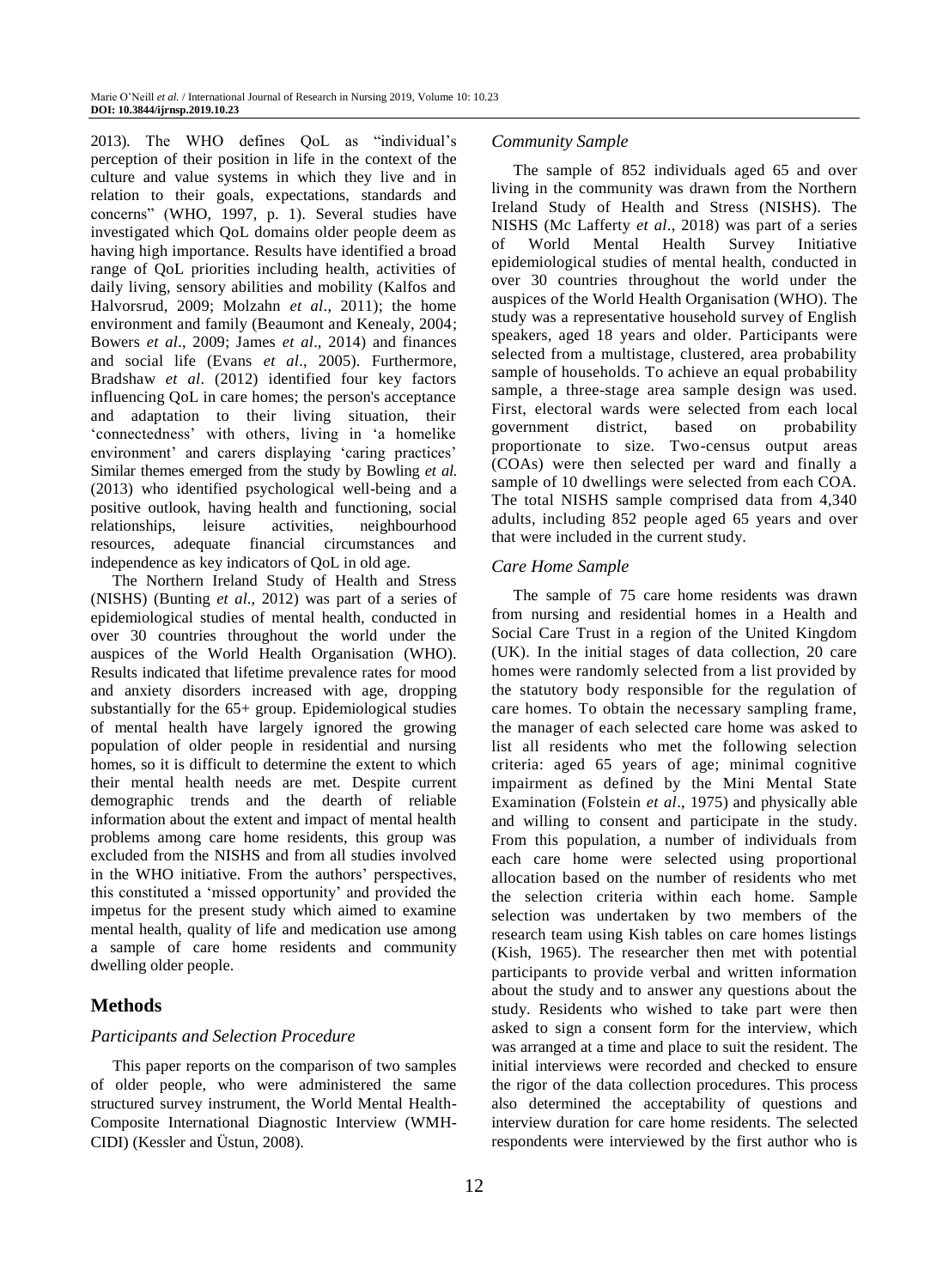an experienced qualitative researcher and mental health nurse. The interview responses were recorded on a laptop. Interview questions were also presented in a respondent booklet (RB) that provided a visual aid as the questions were being read by the interviewer. Misunderstandings based on vagueness of terms were addressed by introducing clarifications and examples. The use of such instruction aimed to improve the quality of data obtained.

#### *Instruments*

The World Mental Health-Composite International Diagnostic Interview (WMH-CIDI) (Kessler and Üstun, 2004) was used to collect data. WMH-CIDI is a widely used and extensively tested interview schedule used for the assessment of mental health disorders. Lay interviewees underwent the standard WHO WMH-CIDI training program which included 30 hours of at-home self-study with a series of manuals and CD-ROMs followed by 3-5 days of in-person training by skilled CIDI Trainers. A compulsory assessment was undertaken at the end of training to award certification which was necessary to undertake interviews. CIDI training included data collection, editing, coding and clearing in addition to study specific interviewing techniques and field quality control issues. The CIDI interview contains questions on the factors influencing mental health including depression, anxiety disorders, chronic illness and social networks. The interview generates psychiatric diagnoses according to the definitions and criteria of both the International Statistical Classification of Diseases tenth edition (ICD-10) (WHO, 1992) and the Diagnostic and Statistical Manual of Mental Disorders Fourth Edition (DSM-IV) (American Psychiatric Association, 1994). The CIDI allows the investigator to measure the prevalence of mental disorders; the severity of these disorders in addition to assessing medication use and treatment interventions. The WMH-CIDI also establishes symptoms and age of onset, data which will enable the research team to determine whether reported symptoms commenced prior to, simultaneous with, or following, admission to a care home. Embedded within the WMH-CIDI are instruments assessing health related quality of life and medication use, as well as a range of questions relating to socio-demographic characteristics. The WMH-CIDI in its entirety takes an average of approximately 1.5 to 2 hours to administer. However, the interview time varies widely depending on the number of diagnostic sections for which the respondent screens positive. For this study, face- to face structured interviews were undertaken by the principal investigator using an abridged electronic CIDI instrument and took approximately 1.5 hours to complete.

## *Reliability and Validity*

A considerable amount of research has been undertaken by researchers to refine the instrument prior to the WMH Survey Initiative (Brugha *et al*., 2001; Kessler and Ustun, 2004). The validity of the WMH-CIDI has been tested to determine whether the diagnoses generated by the WMH-CIDI are consistent with those obtained independently by trained clinical interviewers such as psychiatrists. Results have shown that CIDI diagnoses are significantly related to independent clinical diagnoses (Kessler and Ustun, 2004).

## *SF-12v2*

The Short Form 12 (SF-12) is a shortened form (12 items) of the SF-36v2 Health Survey. It is a generic assessment of health-related quality of life (HR QOL) from the client/patient's perspective. The instrument contains 12 questions, addressing eight key domains of health related QoL: physical functioning, limitation of role due to physical health problems, bodily pain, general health vitality, social functioning, role limitations due to emotional problems and finally general mental health. These eight domains can be summarised into a physical component summary (PCS) and a mental component summary (MCS. The SF-12 was also used to derive a preference based index of health related QoL for each individual (a quality of life weighting ranging from 0 to 1). A scoring algorithm developed by Brazier and Roberts (2004) was used to transform SF-12 response levels into SF-6D response levels. The SF-6D is also a generic health related quality of life (QoL) survey which assesses six dimensions of health: physical functioning, role limitations, social functioning, pain, mental health and vitality.

#### *Outcome Measures*

The current paper considered four broad outcome measures: (1) Lifetime mood and anxiety disorders; (2) 12-month mental health medication use; (3) overall health related quality of life and (4) individual health related quality of life domains. The prevalence of any lifetime mood or anxiety disorder was determined by the percentage of the study sample that met the DSM-IV criteria for a mood or anxiety disorder at some point their lifetime, as assessed by the WMH-CIDI. This summary variable was based on the assessment of 13 mood and anxiety disorders: major depressive episode, major depressive disorder, dysthymia, specific phobia, social phobia, panic disorder, obsessive-compulsive disorder, generalised anxiety disorder, separation anxiety disorder, adult separation anxiety disorder, agoraphobia with and without panic and post-traumatic stress disorder. A dichotomous variable was created to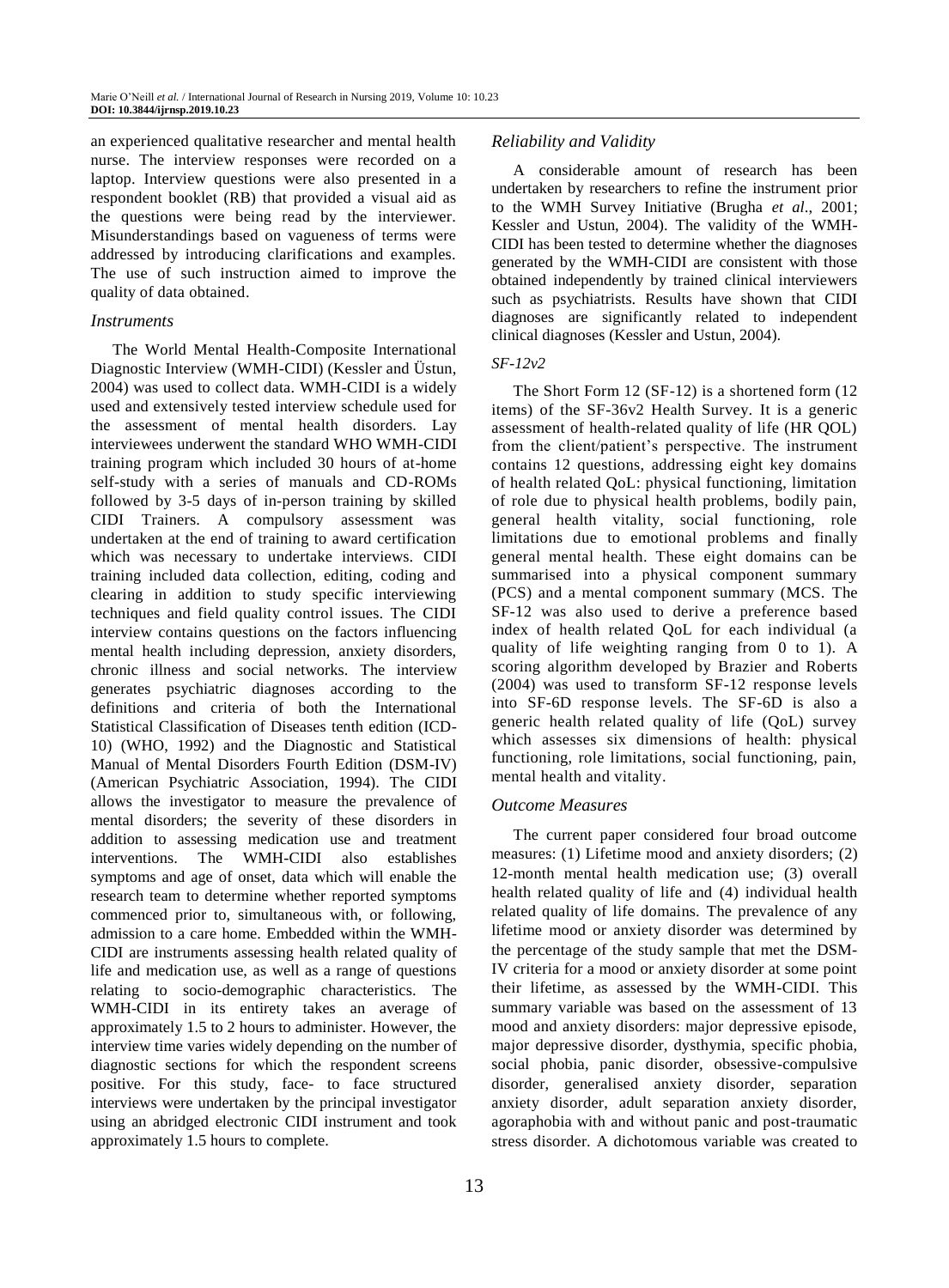indicate whether an individual met the criteria for any of these disorders during their lifetime. All participants were asked about medication they had taken in the previous 12-months for problems with 'emotions, nerves or mental health' within the following broad medication categories: sleeping pills or other sedatives, anti-depressants, hypnotics or anxiolytics and anti-psychotics. In addition, the care home participants consented to provide details of medication records since their admission to the care home. A dichotomous variable was created to indicate if an individual had taken any of these medication types in the previous 12 months.

Health-related quality of life was assessed using the SF-6D, derived from responses to the SF-12, which was embedded within the screening section of the WMH-CIDI. A scoring algorithm developed by Brazier and Roberts (2004) was used to transform SF-12 response levels into SF-6D response levels. The SF-6D is a classification system for describing health related quality of life comprising six multi-level dimensions: physical functioning, role limitations, social functioning, pain, mental health and vitality. Response levels for each of the dimensions indicate the level of difficulty experienced by participants. There are three response levels for physical function, four for role limitations and five response levels for each of the other four dimensions. Higher response levels indicate poorer outcomes. An overall health-related quality of life index was also derived from SF-6D responses. Population based weights, also derived by Brazier and Roberts (2004), were applied to responses to determine each individual's health-related quality of life weighting (from 0-1). The resulting index describes a potential 18,000 health states in all, with higher scores indicating better overall health-related quality of life.

#### *Data Analysis*

Statistical algorithms, developed in Harvard for use in all WMH surveys, were applied to the final dataset to generate a series of DSM-IV (APA, 1994) dichotomous diagnostic variables for mental health disorders. Lifetime prevalence of any mood or anxiety disorder was determined by calculating the percentage of participants who met the criteria for each any of the 13 mood or anxiety disorders, detailed previously at any point in their lifetime. Descriptive statistics were used to estimate lifetime mood or anxiety disorders, medication use, average overall health-related quality of life scores and dimension scores. Independent samples t-tests and chisquared tests were used to compare outcomes between community dwelling and care home residents. Linear regression analyses (Hosmer and Lemeshow, 1989) were used to examine the association of sex, setting (community versus care home) and age with any lifetime mood or anxiety disorder. Logistic regression was similarly used to examine the association of these variables with any 12-month medication use for problems with 'emotions, nerves or mental health'. Odds ratios indicated the strength of these associations and statistical significance was evaluated using 2-sided, design-based P.05-level tests. The study examined the association of sex, setting and age with overall healthrelated quality of life (SF-6D score) using linear regression. Where assumptions of equal variance are violated, tests that deal with unequal variances (e.g. Welch's test for unequal variance) were used.

## **Results**

## *Profile of Participants*

Of the 927 participants aged 65 years and over, 411 (44.3%) were males and 516 females (55.7%). There were 852 (91.9%) living in the community and 75 (8.1%) living in care homes. The male/female breakdown varied across the two settings, with a 46.2/53.8% male/female breakdown in the community sample and 22.7/77.3% breakdown in the care home sample.

## *Prevalence of Any Lifetime Mental Health Disorder and Use of Mental Health Medication*

DSM-IV disorders were lowest amongst the 65+ year age group, (22.2%) community care sample in comparison to (12%) in the care home sample. Results show a significant difference in the prevalence of any lifetime mental health disorder between the two samples, with a much higher level among the community sample  $(X2 = 9.93, 1 df, p = 0.002)$ . While 18.0% of individuals living in the community met the criteria for any lifetime mood or anxiety disorder, just 3.0% of those in care homes had a lifetime disorder. panic disorder and panic attacks compared to 2.8% reporting lifetime panic disorder in the NISHS. The lifetime prevalence of Posttraumatic Stress Disorder (PTSD), (6.0%) and specific phobia, (SP) (5.6%) were higher among the NISHS sample compared to the care home sample (PTSD 1.3%  $(n = 1)$  and Specific Phobia 2.6%  $n = 2$ ). A similar picture emerged for lifetime major depressive disorder which was prevalent among  $2.6\%$  (n = 2) of the care home sample compared to 8.1% of the NISHS sample. Results indicate that overall there was a very low prevalence of DSM disorders among the care home sample. CIDI data to show participants who had met the DSM diagnostic criteria for mental health disorders are outlined in Table 1.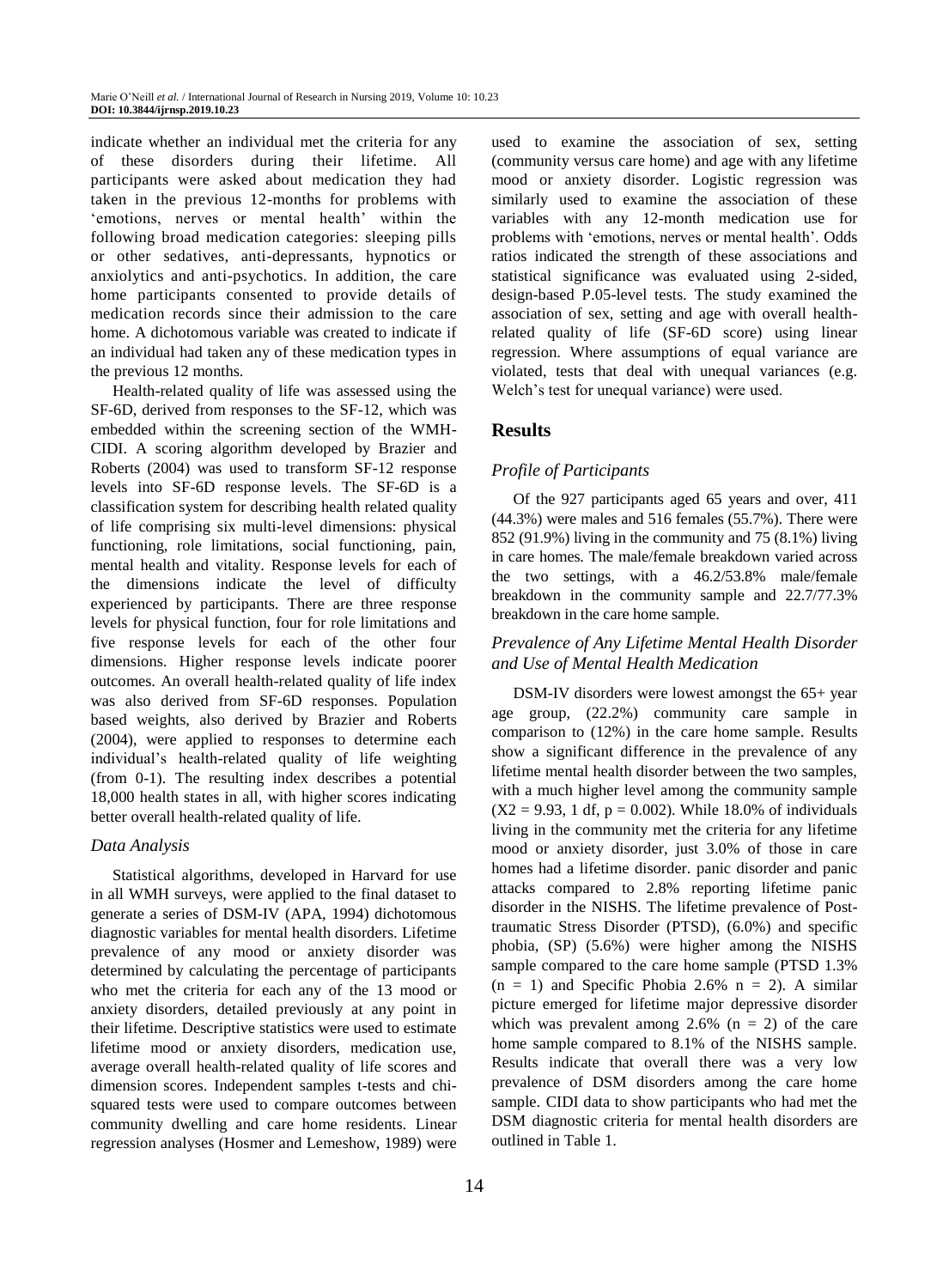|  | <b>Table 1:</b> Lifetime prevalence of DSM-IV disorders |  |
|--|---------------------------------------------------------|--|
|--|---------------------------------------------------------|--|

| <b>Table 1:</b> Enternie prevaience of BBM 17 disorders<br>Disorder | Community %  | Care Home % |
|---------------------------------------------------------------------|--------------|-------------|
| Anxiety disorders                                                   |              |             |
| Panic disorder                                                      | 1.8          | 2.6         |
| Panic attacks                                                       | Not measured | 2.6         |
| GAD without hierarchy                                               | 2.8          | 0.0         |
| Social phobia                                                       | 2.1          | 0.0         |
| Specific phobia                                                     | 5.6          | 2.6         |
| Agoraphobia without panic                                           | 0.9          | 0.0         |
| Post-traumatic stress disorder                                      | 6.0          | 1.3         |
| Obsessive compulsive disorder                                       | 0.0          | 0.0         |
| SAD/ASA                                                             | 2.0          | 0.0         |
| Any anxiety                                                         | 16.1         | 0.0         |
| Mood disorders MDD with hierarchy                                   | 8.1          | 2.6         |
| Dysthymia with hierarchy                                            | 0.9          | 0.0         |
| Bipolar-broad                                                       | 0.4          | 0.0         |
| Any mood                                                            | 9.0          | 0.0         |
| Impulse-control disorders                                           |              |             |
| ODD with hierarchy                                                  | 0.5          | 0.0         |
| Conduct disorder                                                    | 0.2          | 0.0         |
| <b>ADHD</b>                                                         | 0.4          | 0.0         |
| IED with hierarchy                                                  | 1.2          | 0.0         |
| Any impulse                                                         | 1.9          | 0.0         |
| Substance disorders                                                 |              |             |
| Alcohol abuse w/without dependence                                  | 3.6          | 0.0         |
| Alcohol dependence with abuse                                       | 1.2          | 0.0         |
| Drug abuse w/without dependence/Abuse                               | 0.0          | 0.0         |
| Any substance                                                       | 3.6          | 0.0         |
| Any disorder                                                        | 22.2         | 12.0        |

GAD, Generalized anxiety disorder; SAD/ASA, separation anxiety disorder/adult separation anxiety; MDD, major depressive disorder; ODD, oppositional-defiant disorder; ADHD, attention-deficit hyperactivity disorder; IED, intermittent explosive disorder.

|  |  |  | <b>Table 2:</b> Comparison of 12-month mental health medication use among community and care home dwellers |  |  |  |
|--|--|--|------------------------------------------------------------------------------------------------------------|--|--|--|
|--|--|--|------------------------------------------------------------------------------------------------------------|--|--|--|

|                                   | Community sample % (n) | Care home sample $\%$ (n) |
|-----------------------------------|------------------------|---------------------------|
| Sleeping pills or other sedatives | 9.0(77)                | 41.8(28)                  |
| Antidepressants†                  | 5.4 (46)               | 28.4 (19)                 |
| Hypnotics/Anxiolytics†            | 4.0(34)                | 20.9(14)                  |
| Anti-psychotics†                  | 0.1(1)                 | 6.0(4)                    |
| Any Mental Health Medication†     | 14.7 (125)             | 64.2(43)                  |

†Indicates significant differences between community and care home dwellers at the 5% level

Table 2 summarises the percentage of individuals who were taking specific medication types and shows that, despite low levels of mental disorders among the care home sample, medication prescription levels were considerably higher than those recorded for community dwelling older adults. Table 2 shows that 41.8% of the care home sample had taken sleeping pills or other sedatives in the previous 12 months compared to 9.0% of those over 65 years old living in the community. Displaying a similar trend, 28.4% of the care home sample were on anti-depressant medication in the previous 12-months compared to 5.4% of the community sample. Almost 21% of those living in care homes had taken hypnotics or anxiolytics in the previous 12 months compared to 4.0% of older adults in the community. Finally, a higher percentage of care home residents had taken anti-psychotic medication compared to those in the

community (6.0% compared to 0.1%). These findings are noteworthy insofar as it appears to run contrary to the results presented earlier in the paper, which showed lower levels of mental disorders among care home residents compared to older adults within the general population.

Considering all four mental health medication types, a comparison of the percentage of individuals that took any mental health medication in the previous 12 months for mental health problems again shows significant differences between the care home and community sample. Chi-square tests show that those living in care homes were significantly more likely to have taken medication for mental health problems in the previous 12 months  $(X2 = 101.912, 1 df, p = 0.000)$ . Within the community 14.7% of individuals reported that they had taken a mental health medication in the previous 12 months compared to 64.2% in the care home sample.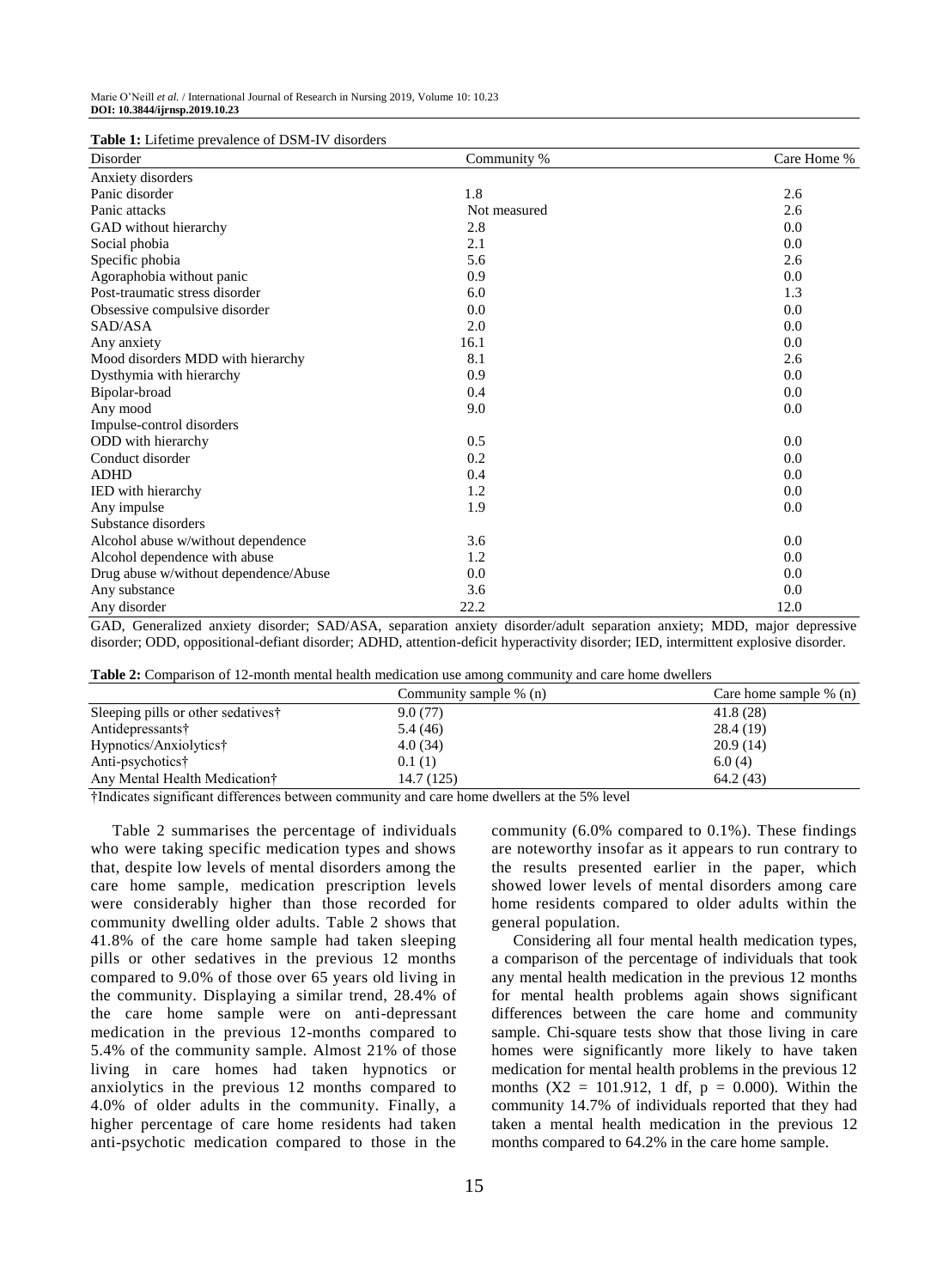## *Association of Setting, Gender and Age with Mental Health and Medication*

Logistic regression analyses were used to examine the association of setting, sex and age with any DSM-IV lifetime disorder and the use of any mental health medication in the previous 12 months (Table 3). While individuals living in care homes were significantly less likely to meet the criteria for a lifetime mental health disorder, they were significantly more likely to have taken mental health medication in the previous 12 months. Females were more likely than males to have a lifetime mental health disorder and more likely to have taken a mental health medication. Older individuals were less likely to have a lifetime mental disorder, while there was no association between age and mental health medication.

#### *Comparison of SF12 Scores*

The SF-12 was scored so that a high score indicates better functioning. The Physical Component Summary (PCS) and the Mental Component Summary (MCS) scores have a range of 0 to 100 and are designed to have a mean score of 50 and a standard deviation of 10. Thus, scores greater than 50 represent above average health status. Response levels for each of the six dimensions are described in the methods section, but to summarise, higher response levels indicate poorer outcomes for each of the dimensions.

Table 4 presents the results from an independent samples t-test, assuming unequal variances, found a significant difference in of health-related quality of life, with higher scores indicating worse outcomes, individuals living in care homes had significantly poorer physical functioning ( $p = 0.000$ ) and were more limited in their daily roles ( $p = 0.044$ ) compared to those living in the community. Conversely, those living in care homes had better outcomes relating to social functioning  $(p = 0.000)$ , pain  $(p = 0.001)$  and mental health  $(p = 0.000)$ 0.001). There were no significant differences in relation to vitality between the two sub-samples overall health related quality of life ( $p = 0.028$ ) and in all dimensions of health-related quality of life, except for 'vitality'.

Overall, health-related quality of life was poorer among the sample of individuals living in care homes. Considering each of the 6 dimensions.

Overall the total SF12 scores were statistically different across the settings with NISHS (65+) having lower scores overall. Table 3 shows that NISHS sample had an MCS mean score of 54, compared to a mean score of 61.6 for the care homes sample. The NISHS had a mean PCS score of 43.8, while the mean PCS score for the care homes sample was 35. The mean scores for the US general population for this age group were 43.5 for the PCS and 51.5 for the MCS.

Multiple regression was conducted to examination of the impact of independent variables (gender, age, setting and physical health scores) show that the model explains 7.9% of the variance of mental health scores. Analysis of variance scores show the significance of the model in predicting mental health F (4,992) = 20.753, p = 0.001). Examination of the impact of the four independent variables show that as age increased by a year, mental health scores increased by 0.12, gender (male to female) -0.063; setting (at NISHS Vs Care Home) 0.229, mental health increased by 0.112 with each one-unit in physical health and all at a statistically significant level ( $p = 0.001$ ).

Similar analysis was run with physical health show that the model explains 7.5% of the variance. Analysis of variance scores show the significance of the model in predicting physical health F  $(4,922) = 19.8$ , p = 0.001). Examination of the impact of the four independent variables show that as age increased by a year, physical health scores decreased by -0.146, gender (male Vs female) -0.107, setting (at NISHS Vs Care Home) - 0.159, physical health component increased by 0.112 with each one-unit in mental health and all relationships at a statistically significant level ( $p = 0.001$ ).

Further examination of physical health component shows that, after controlling for age, only NISHS (65+) and the Care Homes had a statistically significant difference in mean scores (Table 4). Likewise, with mental health component, mean scores were different at a statistically significant level however the means scores were significantly higher in the NISHS (65+) group.

|            | Twee of Boghold regression and food chamming abovements of betting, geneer and age with memal medication<br>Lifetime disorder |       | 12-month medication use         |       |
|------------|-------------------------------------------------------------------------------------------------------------------------------|-------|---------------------------------|-------|
|            | Odds ratio (CI)                                                                                                               | SЕ    | Odds ratio (CI)                 | SE    |
| Setting    |                                                                                                                               |       |                                 |       |
| Community  | 0.00                                                                                                                          |       |                                 |       |
| Care home  | $0.212(0.05, 0.90)$ †                                                                                                         | 0.156 | 8.87 (4.99, 15.77) <sup>†</sup> | 2.59  |
| <b>Sex</b> |                                                                                                                               |       |                                 |       |
| Male       | 0.00                                                                                                                          |       |                                 |       |
| Female     | $2.24(1.54, 3.26)$ <sup>†</sup>                                                                                               | 0.430 | $2.18(1.49, 3.20)$ †            | 0.434 |
| Age        | $0.91(0.88, 0.94)$ †                                                                                                          | 0.016 | 1.01(0.98, 1.03)                | 0.014 |

**Table 3:** Logistic regression analyses examining association of setting, gender and age with mental health and medication

†Indicates significant differences between community and care home dwellers at the 5% level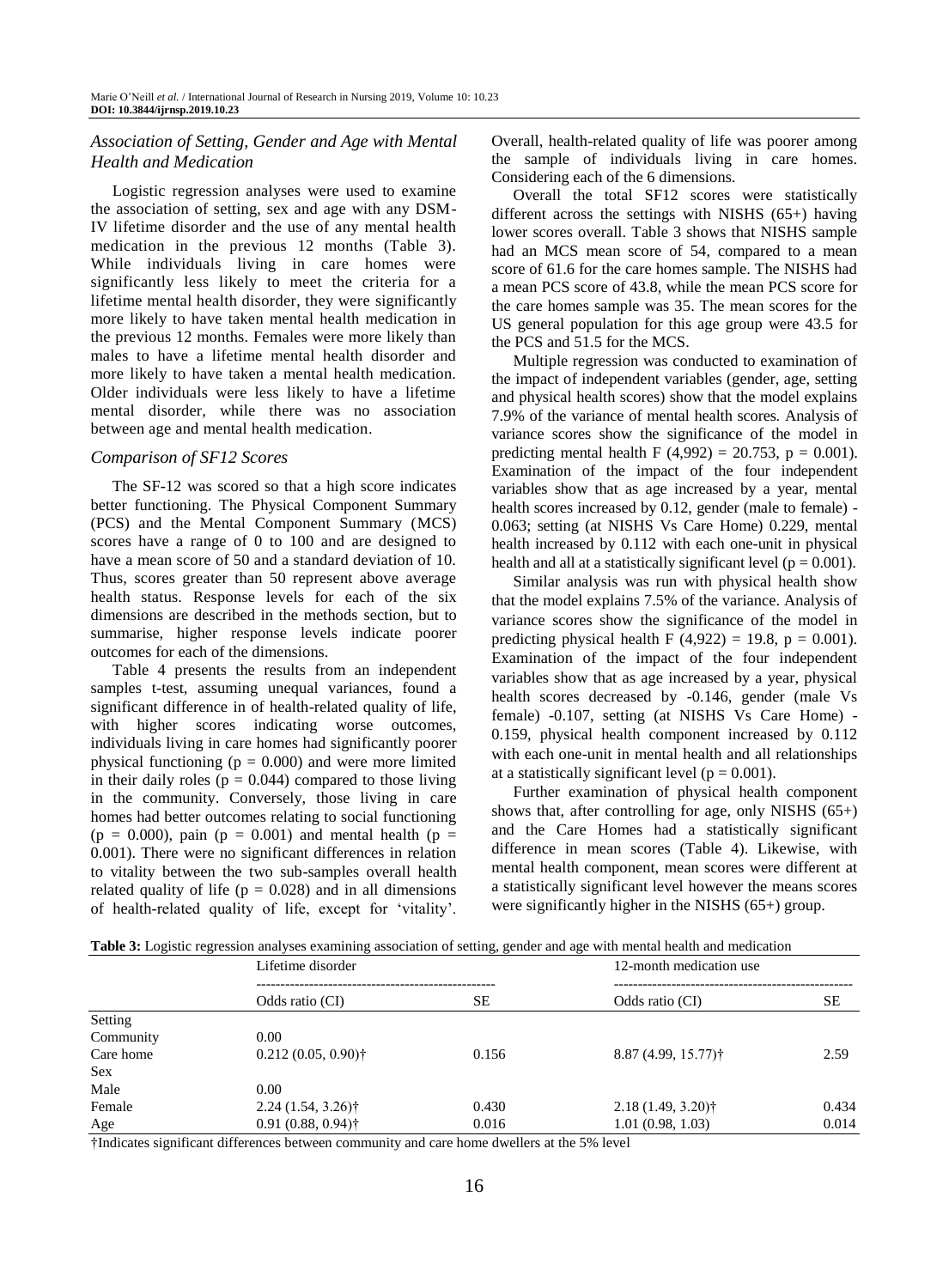|                        | NISHS community sample mean (SD) | Care home sample mean (SD) |
|------------------------|----------------------------------|----------------------------|
| <b>PCS</b>             | 43.8 (12.33)                     | 35.1 (10.47)               |
| <b>MCS</b>             | 54.02 (8.62)                     | 61.6(6.91)                 |
| Physical Functioning † | 1.58(0.82)                       | 2.49(0.78)                 |
| Role Limitations †     | 1.64(0.95)                       | 1.84(0.79)                 |
| Social Functioning †   | 1.73(1.13)                       | 1.28(0.61)                 |
| Pain †                 | 2.18(1.24)                       | 1.73(1.10)                 |
| Mental Health †        | 1.84 (0.99)                      | 1.51(0.81)                 |
| Vitality               | 2.74(1.05)                       | 2.84(0.86)                 |

**Table 4:** Comparison of health-related quality of life among community and care home dwellers

†Indicates significant differences between community and care home dwellers at the 5% level

Physical Component Summary (PCS)

Mental Component Summary (MCS)

|  |  |  |  | Table 5: Comparison of SF-6D health related quality of life scores |
|--|--|--|--|--------------------------------------------------------------------|
|--|--|--|--|--------------------------------------------------------------------|

|                               |                            | <b>SF6D</b> Total |
|-------------------------------|----------------------------|-------------------|
| Community                     | Mean                       | 0.78              |
| $n = 852$                     | Std. Deviation             | 0.16              |
| Care Home                     | Mean                       | 0.75              |
| $n = 75$                      | Std. Deviation             | 0.11              |
| Total                         | Mean                       | 0.78              |
| $n = 927$                     | Std. Deviation             | 0.15              |
| Significant level             |                            |                   |
| <b>Statistical Test</b>       | <b>Community Care Home</b> |                   |
| Kaiser-Meyer-Olkin            | 0.853                      | 0.556             |
| measure of                    |                            |                   |
| sampling adequacy             |                            |                   |
| Bartlett's test of Sphericity | $1633/15*$                 | $76.63/15*$       |
| Variance                      | 45%                        | 39.6%             |
| Cronbach's alpha              | 0.82                       | 0.63              |
| Mean (Std Dev)                | 0.78(0.16)                 | $0.75(0.11)$ *    |

\*There was a statistically significant difference between SF6D scores across settings (*t* (925) 2.235, P>0.05)

## *Comparison of SF-6D Health Related Quality of Life Scores*

The SF-6D score is a preference-based index of overall health-related quality of life ranging from zero to one, derived by applying population-based preference weights to response levels across six dimensions. A higher overall SF6D score indicates better health related quality of life. Examination of the SF6D psychometric properties with factor analysis using maximum likelihood extraction with Promax rotation of the SF6D, indicates that a single factor structure was present. Kaiser-Meyer-Olkin Measure of sampling adequacy was 0.839; Bartlett's test for sphericity (1617, (df = 15)  $p = 0.00$  confirm the acceptability of the items for factor analysis. The single factor structure accounted for 52% of the variance. Cronbach's alpha scores confirm the unidimensionality of the construct (Alpha = 0.81). Therefore, it was appropriate to summate to total level.

A comparison of the average quality of life scores reveals significant differences between the care home sample and NISHS sample (Table 5). Further examination of the association of setting, sex and age with overall health-related quality of life (SF6D score)

was conducted using linear regression. Results from linear regression analysis show that females had significantly poorer health-related quality of life than males ( $p = 0.000$ ), controlling for setting and age. There were no significant differences in quality of life scores with respect to setting and age. Therefore, gender was a strong predictor of quality of life scores irrespective of age or setting.

#### **Discussion**

This study examined mental health, quality of life and psychotropic medication use among 75 care home residents and 852 of community dwelling older people. Consistent with other studies (Kessler *et al*., 2010; O'Connor and Parslow, 2010, McEvoy *et al*., 2011, Bunting *et al*., 2012), results from both samples showed a low prevalence of mental disorders among older adults, in comparison to middle-aged and young adults. While there is evidence to suggest that mental disorders are prevalent among nursing home residents (Fullerton *et al*. (2009); Grabowski *et al*., 2010), this was not supported in this study. While 18.0% of individuals over 65 years living in the community met the criteria for any lifetime mood or anxiety disorder,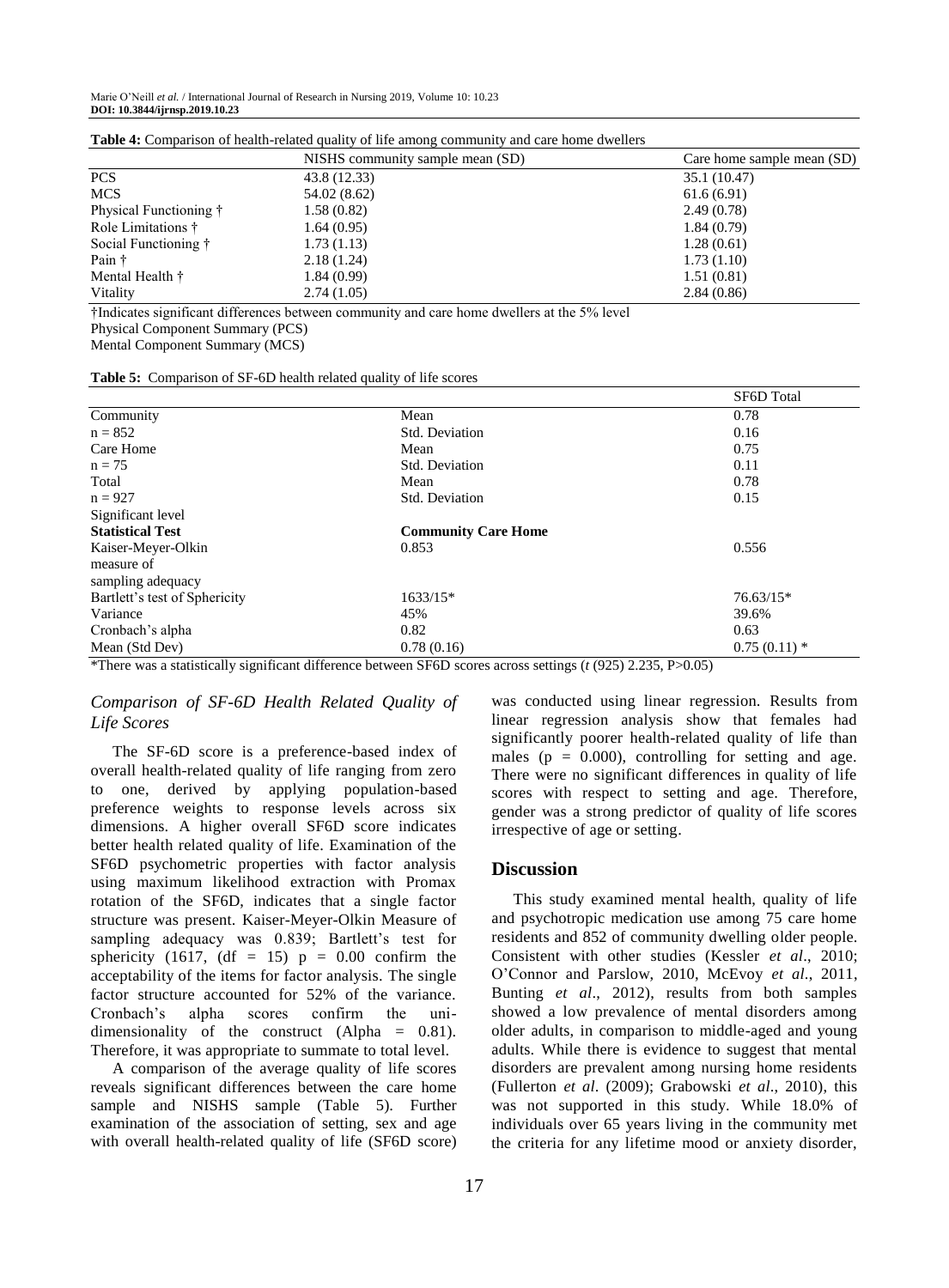just 3.0% of those in care homes had a lifetime disorder. This is discussed within limitations.

In the context of the age and gender difference between both cohorts, it was found that females were more likely than males to have a mental disorder and older individuals were less likely to have a lifetime mental disorder. This is in keeping with worldwide studies suggesting that while mental health disorders are less prevalent among older age groups, there is a higher prevalence amongst women. An American National Comorbidity Survey undertaken by Byers *et al*. (2010) found that the likelihood of having a mood, anxiety, or combined mood-anxiety disorder generally showed a pattern of decline with age ( $P < 0.05$ ). Some evidence from European studies report that for men, depressive mood relates to chronic ill health and for women, the differences are more closely associated with social factors, such as isolation, contact with family and belonging to faith or other community groups (Grundy *et al*., 2013). Evidence from the United Kingdom points to increasing incidence of depression for men older than 75 years and for women older than 65 years (McCrone *et al*., 2008). In a Korean study, Kim and Park (2012) found a significant gender difference in the proportion of older men and women with depression. Consistent with the findings of the present study Carayanni *et al*. (2012) in an urban Greek population found that women had a higher prevalence of depression than men did.

Mental health and quality of life are inextricably linked and this is supported by the results of the present study. Even though health-related quality of life was poorer among the sample of individuals living in care homes and they had significantly poorer physical functioning, participants reported better social functioning, less pain and better mental health than their community dwelling counterparts. These findings are supported by a cross-sectional survey undertaken by Xiao *et al*. (2016) who explored the relationships between Health-Related Quality of Life (HRQoL), depression and living arrangements among older adults living in both the community  $(n = 220)$  and nursing homes  $(n = 231)$ . Results indicated that the older adults' living arrangement did not directly influence their HRQoL but had indirect effects through activities of daily living (ADLs) and depression. This suggests that living in nursing homes does not directly cause older adults' poor HRQoL, but poor ADLs and more severe depression among nursing home residents is likely to lead to poor HRQoL.

While individuals living in care homes were significantly less likely to meet the criteria for a lifetime mental health disorder, they were significantly more likely to have taken mental health medication in the previous 12 months. Females were more likely than

males to have taken a mental health medication; however, there was no association between age and mental health medication. Despite the low prevalence of mental disorders reported in the present study, it is significant that over a third  $(37.3\%)$  (n = 28) of the care home residents were being treated for depression. Although this figure is consistent with that of Harris (2012) who found that 37.5 per cent of nursing home residents were prescribed antidepressants, it nonetheless suggests a serious disconnect between diagnosis and prescribed treatment.

It is widely acknowledged that diagnosing depression can be difficult as many of the symptoms (e.g., fatigue, insomnia and reduced appetite) may also be related to other physical health problems (Nicol, 2011). There is also evidence to suggest that depression is commonly inadequately diagnosed and treated in nursing homes (Barca *et al*., 2009). While this could partially explain the disparity, it could also be argued that the antidepressants were working and therefore participants did not meet the diagnostic criteria for depression. However, our study was based on assessment of mental health disorders at any point in an individual's lifetime and therefore the use of current anti-depressant medication should not have a substantial impact on lifetime prevalence figures. Another possible explanation, reported elsewhere in the literature, is that mental health medication is being employed as a form of chemical restraint (Feng *et al*., 2009; Stafford, 2010). A recent UK study found that approximately 21% of care home residents were receiving antipsychotic medications, 80% of which were prescribed without a diagnosis of mental disorder (Shah *et al*., 2011). This figure is over twice that reported in the present study (12%). Moreover, a recent national data linkage study undertaken within the UK by Maguire *et al*. (2013) exploring the use of psychotropic medications and the transition into care homes found a higher use of psychotropic drug use in care homes (20.3%) compared to the community (1.1%). However, regardless of the variation in statistics, it remains the case that some of the care home residents in the present study were on antipsychotic medication without a CIDI (DSM IV) generated diagnosis of a lifetime mood or anxiety disorder.

The use of psychotropic drugs in European nursing homes is reported to be quite frequent (Petek Šter and Cedilnik Gorup, 2011; Mann *et al*., 2013). Moreover, anxiety and the use of anxiolytics are frequently reported among nursing home residents (Seitz *et al*., 2010). Results from the present study showed that almost twice as many care home residents  $(14.6\%)$   $(n = 11)$  were taking anxiolytic medication compared to community dwelling older adults (6.5%). Galik and Resnick (2013) who found that 12% of nursing residents were taking anxiolytic medication support this finding. The high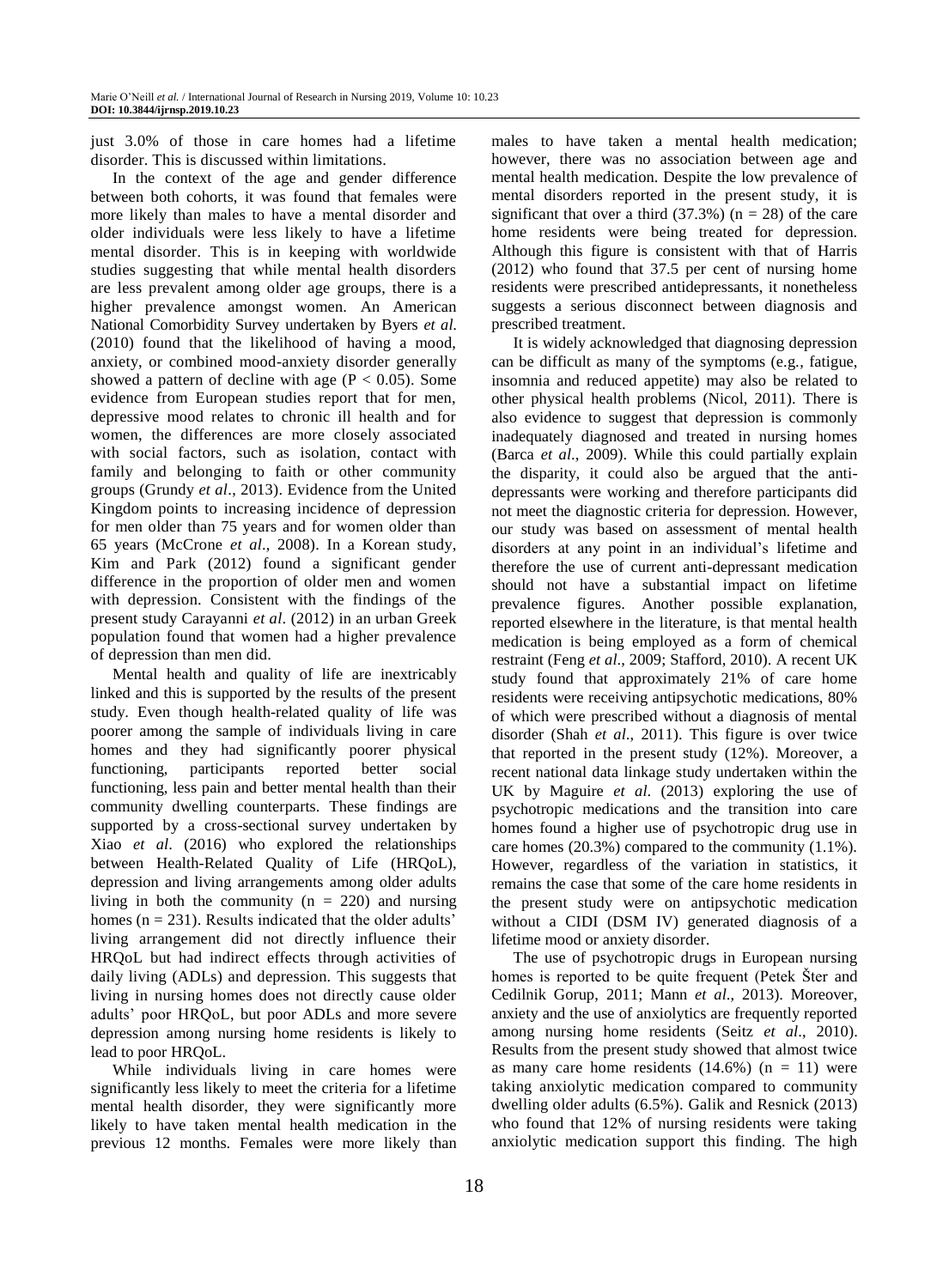prevalence of psychotropic drug use may indicate that the treatment is not in line with current treatment recommendation (Helvik *et al*., 2017) suggesting the need for care home staff to monitor the effects and side effects of psychotropic drugs among their residents. The main conclusions of the experimental work should be presented. The contribution of the work to the scientific community and its economic implications should be emphasized.

## **Limitations**

This study has several limitations for readers to consider. Firstly, the data from both cohorts was not collected concurrently as the NISHS was completed before data were collected from the care home sample. Additionally, it is recognised that the smaller care home sample  $(n = 75)$  limited a more in-depth analysis of the prevalence of specific mood and anxiety disorders and the association of a wider range of chracteristics with mental health disorders, medication use and QoL in comparison to the larger community dwelling cohort  $(n = 852)$ . However, this provides a rationale for a larger future study examining these key issues in care homes and, in particular, to explore the paradox of low prevalence of mental health disorders but high prescription rates of mental health medication.

Secondly, studies of mood and anxiety disorders based on structured and standardised assessment instruments such as the Composite International Diagnostic Interview (CIDI) are extremely limited (Volkert *et al*., 2013). Epidemiological studies using the CIDI interview schedule have consistently reported lower prevalence of mental disorders among older adults and this is confirmed in the present study. O'Connor and Paslow (2010) suggested that older adults might respond differently than younger adults to cognitively complex items on the CIDI. However, this could be interpreted as ageist and was later refuted by research, which concluded that significantly lower endorsement of CIDI screening items by older adults was not due to agerelated bias in the items (Buchan *et al*., 2013).

Thirdly, access to the care home residents was gained through the home managers and they may have put forward their 'best' residents for random selection to portray quality of life in nursing homes in a positive light. Finally, increasing age is associated with increasing frailty and dependence leading to admission to care home. Functional impairment is one of the most important determinants of dependence in older people. It is possible that the care home cohort viewed their new life as one that offered security and protection in a way, they may not have experienced while living at home. The possibility that this may have influenced the findings is acknowledged.

## **Conclusion**

The population of older adults in long-term care is predicted to increase significantly in the near future. Current government policy across Europe and beyond has seen a shift in emphasis from institutional to community support for older people and given the choice, most older people prefer to remain at home and age in place. This study provides tentative findings to suggest that the mental health and quality of life of socially isolated community dwelling older people may be improved after the move to a care home and this requires consideration by health and social care providers. Conversely, admission to residential care may result in polypharmacy and the administration of psychotropic medication without a DSM IV diagnosis. Further research is required to explore mental health and quality of life among care home residents, with a focus on assessment methods and prescription patterns.

## **Acknowledgement**

We would like to thank all the study participants and care home managers who assisted with recruitment.

# **Funding Information**

This study was part of a research fellowship awarded by the Institute of Nursing and Health Research, Ulster University.

# **Author's Contributions**

**Assumpta Ryan and Marie O'Neill:** Were responsible for study design, ethical application, drafting and completion of the manuscript. Marie O'Neill undertook data collection.

**Paul Slater, Finola Ferry and Brendan Bunting:** Were responsible for the data analysis. All authors contributed to the final drafting of the paper.

# **Ethics**

Ethical approval to conduct the study was granted by the authors' university ethics committee and by the national research ethics committee. The main ethical issues related to the protection of vulnerable adults, participant information, consent, autonomy and confidentiality. The inclusion of home managers as a link between the research team and potential participants afforded additional protection to care home residents. The CIDI interview schedule can take up to 1.5 h to complete and the research team acknowledged that this may have been very demanding for some participants. Therefore, to minimise participant burden, some interviews were conducted over two visits.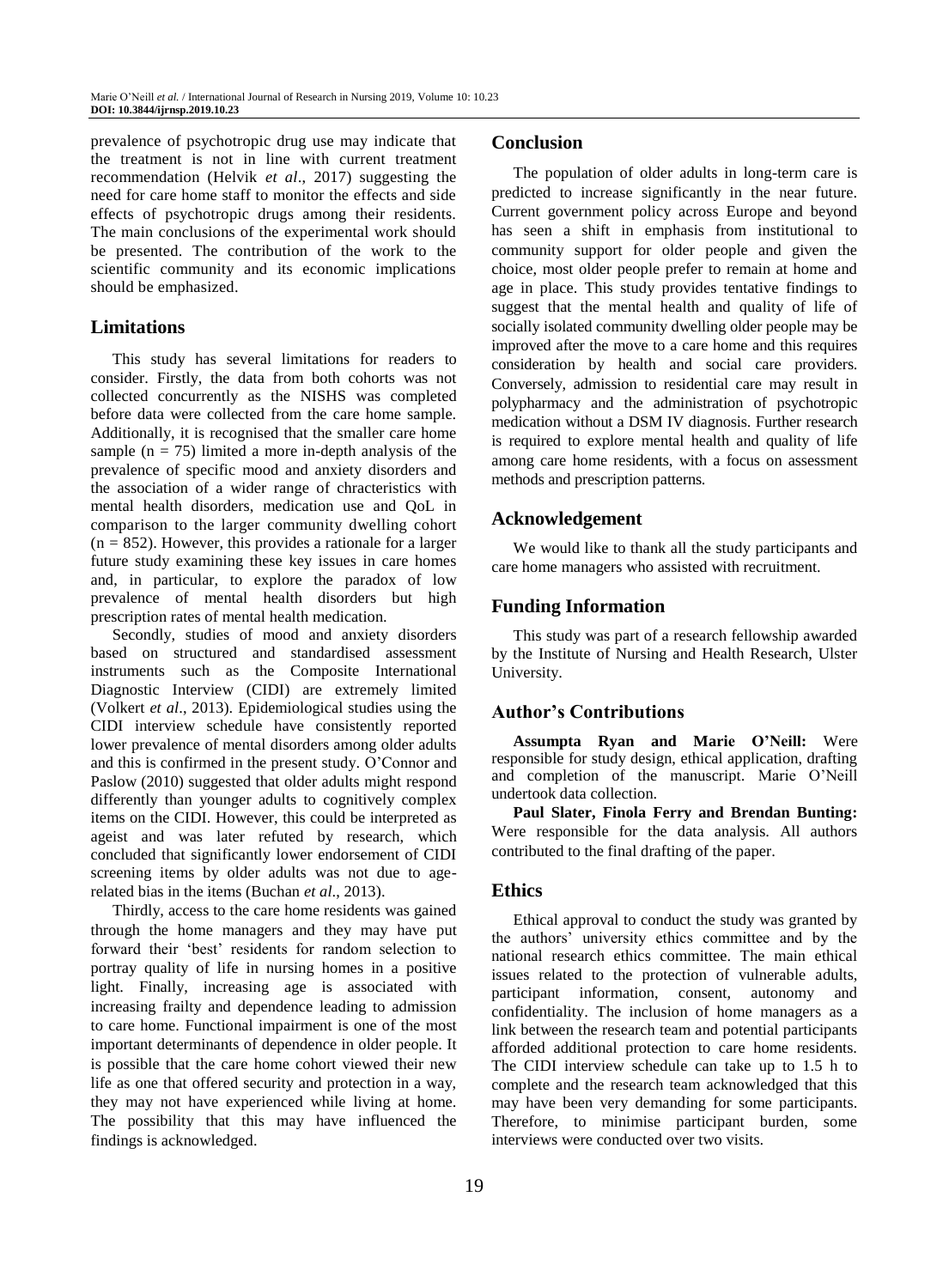## **References**

- APA, 1994. Diagnostic and Statistical Manual of Mental Disorders. 4th Edn., American Psychiatric Association, Washington, ISBN-10: 0880486740, pp: 576.
- Azermai, M., M. Elseviers, M. Petrovic, L. Van Bortel and R. Stichele, 2011. Assessment of antipsychotic prescribing in Belgian nursing homes. Int. Psychogeriatrics, 23: 1240-1248.
	- DOI: 10.1017/S104161021100024X
- Barcelos-Ferreira, R., E.Y. Nakano, D.C. Steffens and C.M.C. Bottino, 2013. Quality of life and physical activity associated to lower prevalence of depression in community-dwelling elderly subjects from Sao Paulo. J. Affect. Disord. 150: 616-622. DOI: 10.1016/j.jad.2013.02.024
- Beaumont, G. and P. Kenealy, 2004. Quality of life perceptions and social comparisons in healthy old age. Age. Soc., 24: 755-769. DOI: 10.1017/s0144686x04002399
- [Barca, M.L.](https://www.ncbi.nlm.nih.gov/pubmed/?term=Barca%20ML%5BAuthor%5D&cauthor=true&cauthor_uid=18836988), G. Selbæk, J. Laks and K. Engedal, 2009. Factors associated with depression in Norwegian nursing homes. Int. J. Geriatr. [Psychiatry, 2](https://www.ncbi.nlm.nih.gov/pubmed/18836988)4: 417-425. DOI: 10.1002/gps.2139
- Boorsma, M., K. Joling, M. Dussel, M. Ribbe and D. Frijters *et al*., 2012. The incidence of depression and its risk factors in Dutch nursing homes and residential care homes. Am. J. Geriatr. Psychiatry, 20: 932-942. DOI: 10.1097/JGP.0b013e31825d08ac
- Bowers, H., A. Clark, G. Crosby, L. Easterbrook and A. Macadam *et al*., 2009. Older people's vision for long-term care. Joseph Rowntree Foundation, New York.
- Bowling, A., M. Hankins, G. Windle, C. Bilotta and R. Grant, 2013. A short measure of quality of life in older age: The performance of the brief Older Person's Quality of Life Questionnaire (OPQOLbrief). Archives Gerontol. Geriatr., 56: 181-187. DOI: 10.1016/j.archger.2012.08.012
- Bradshaw, S.A., E.D. Playford and A. Riazi, 2012. Living well in care homes: A systematic review of qualitative studies. Age Age., 41: 429-440. DOI: 10.1093/ageing/afs069
- Brazier, J.E. and J.R. Roberts, 2004. The estimation of a preference-based index from the SF-12. Med. Care, 42: 851-859.
- Brugha, T., R. Jenkins, N. Taub, H. Meltzer and P. Bebbington, 2001. A general population comparison of the Composite International Diagnostic Interview (CIDI) and the Schedules for Clinical Assessment in Neuropsychiatry (S CAN). Psychol. Med., 31: 1001-1013. DOI: 10.1017/S0033291701004184
- Buchan, H., M. Sunderland, N. Carragher, P.J. Batterham and T. Slade, 2013. Investigating agerelated differences in responses to screening items for internalising disorders in three national surveys. J. Affect. Disord., 152-154: 229-236. DOI: 10.1016/j.jad.2013.09.015
- Bunting, B.P., S.D. Murphy, S.M. O'Neill and F.R. Ferry, 2012. Lifetime prevalence of mental health disorders and delay in treatment following initial onset: Evidence from the Northern Ireland Study of Health and Stress. Psychol. Med., 42: 1727-1739. DOI: 10.1017/S0033291711002510
- Byers, A.L., K.E. Covinsky, M.B. Friedman and M.L. Bruce, 2010. High occurrence of mood and anxiety disorders among older adults: The national comorbidity survey replication. Arch. Gen. Psychiat., 67: 489-96.

DOI: 10.1001/archgenpsychiatry.2010.35

- Carayanni, V., C. Stylianopoulou, G. Koulierakis, F. Babatsikou and C. Koutis, 2012. Sex differences in depression among older adults: Are older women more vulnerable than men in social risk factors? The case of open care centers for older people in Greece. Eur. J. Age., 9: 177-186. DOI: 10.1007/s10433-012-0216-x
- Covinsky, K.E., K. Yaffe, K. Lindquist, E. Cherkasova and E. Yelin *et al*., 2010. Depressive symptoms in middle age and the development of later-life functional limitations: The long-term effect of depressive symptoms. J. Am. Geriatr. Soc., 58: 551-556.

DOI: 10.1111/j.1532-5415.2010.02723.x

- Dichter, M.N., M. Halek, O. Dortmann, G. Meyer and S. Bartholomeyczik, 2013. Measuring the quality of life of people with dementia in nursing homes in Germany-the study protocol for the Qol-Dem Project. GMS Psycho-Social-Med., 10: Doc06-Doc06. DOI: 10.3205/psm000096
- Evans, S., C. Gately, P. Huxley, A. Smith and S. Banerjee, 2005. Assessment of quality of life in later life: Development and validation of the QuiLL. Qual. Life Res., 14: 1291-300. DOI: 10.1007/s11136-004-5532-y
- Feng, Z., J.P. Hirdes, T.F. Smith, H.F. Soveri and I. Chi *et al*., 2009. Use of physical restraints and antipsychotic medications in nursing homes: A cross-national study. Int. J. Geriatr. Psychiatry, 24: 1110-1118. DOI: 10.1002/gps.2232
- Folstein, M.F., S.E. Folstein and P.R. McHugh, 1975. Mini-mental state. A practical method for grading cognitive state of patients for the clinician. J. Psychiatry Res., 12: 189-198. DOI: 10.1016/0022-3956(75)90026-6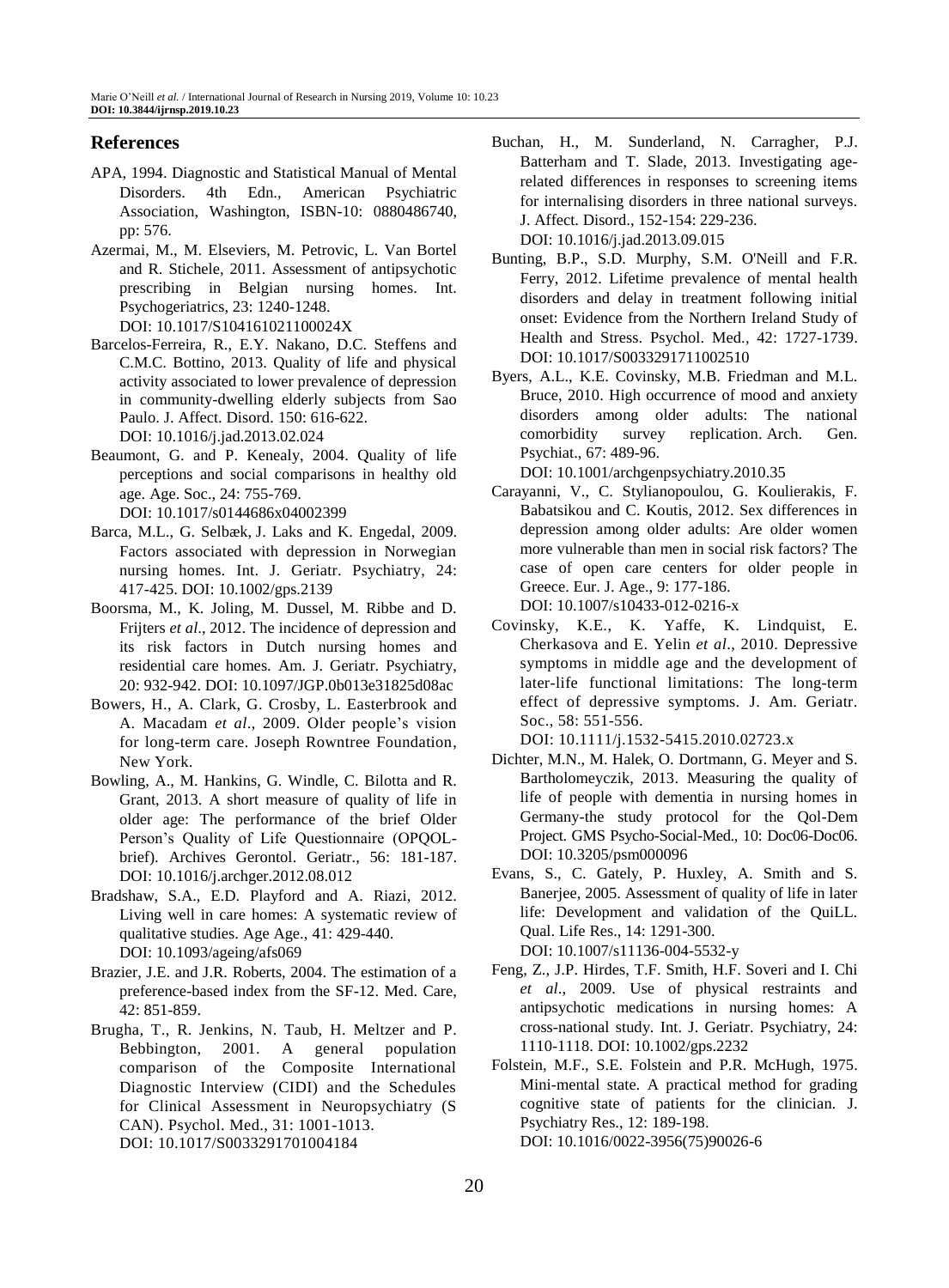- Fullerton, C.A., T.G. McGuire, Z. Feng, V. Mor and D.C. Grabowski, 2009. Trends in mental health admission to nursing homes: 1999-2005. Psychiatr. Serv., 60: 965-971. DOI: 10.1176/appi.ps.60.7.965
- Galik, E. and B. Resnick, 2013. Psychotropic medication use and association with physical and psychosocial outcomes in nursing home residents. J. Psychiatr. Ment. Health Nurs., 20: 244-252. DOI: 10.1111/j.1365-2850.2012.01911.x
- Grabowski, D.C., K.A. Aschbrenner, V.F. Rome and S.J. Bartels, 2010. Quality of mental health care for nursing Home residents: A literature review. Med. Care Res. Rev., 67: 627-656.

DOI: 10.1177/1077558710362538

- Grundy, E., C. van Campen, D. Deeg, P. Dourgnon and M. Huisman *et al*., 2013. Health inequalities and the health divide among older people in the WHO European Region: The European review on the social determinants of health and the health divide (Report of the Task Group on Older People). World Health Organization Regional Office for Europe, Copenhagen, Denmark
- Hanlon, J.T., X. Wang, N.G. Castle, R.A. Stone and S.M. Handler *et al*., 2011. Potential underuse, overuse and inappropriate use of antidepressants in older veteran nursing home residents. J. Am. Geriatr. Soc., 59: 1412-1420.

DOI: 10.1111/j.1532-5415.2011.03522.x

- Harris, T., I.M. Carey and D. Cook, 2012. Antidepressant prescribing in older primary care patients in the community and care home settings in England and Wales. J. Am. Med. Dir. Assoc., 13: 41-7. DOI: 10.1016/j.jamda.2010.09.005
- Haasum, Y., J. Fastbom and K. Johnell, 2012. Institutionalization as a risk factor for inappropriate drug use in the elderly: A Swedish nationwide register-based study. Ann. Pharmacother., 46: 339-346. DOI: 10.1345/aph.1Q597
- Harrison, S.L., C. Bradley, R. Milte, E. Liu and L. Kouladjian O'Donnell *et al*., 2018. Psychotropic medications in older people in residential care facilities and associations with quality of life: A cross-sectional study. BMC Geriatr., 18: 60-60. DOI: 10.1186/s12877-018-0752-0
- Helvik, A.S., J.Š. Benth, B. Wu, K. Engedal and G. Selbæk, 2017. Persistent use of psychotropic drugs in Nursing home residents in Norway. BMC Geriatr., 17: 52-52.

DOI: 10.1186/s12877-017-0440-5

Hosmer, D.W. and S. Lemeshow, 1989. Applied Logistic Regression. 1st Edn., Wiley, New York, ISBN-10: 0471615536, pp: 307.

- James, I., K. Blomberg and A. Kihlgren, 2014. A meaningful daily life in nursing homes-a place of shelter and a space of freedom: A participatory appreciative action reflection study. BMC Nurs., 13: 19-19. DOI: 10.1186/1472-6955-13-19
- Kalfoss, M. and L. Halvorsrud, 2009. Important issues to quality of life among Norwegian older adults: An exploratory study. Open Nurs. J., 3: 45-55. DOI: 10.2174/1874434600903010045
- Kamble, P., J. Sherer, H. Chen and R. Aparasu, 2010. Off-label use of second-generation antipsychotic agents among elderly nursing home residents. Psychiatr. Serv., 61: 130-136. DOI: 10.1176/ps.2010.61.2.130
- Kessler, R.C. and T.B. Üstun, 2004. The World Mental Health (WMH) survey initiative version of the World Health Organization (WHO) Composite International Diagnostic Interview (CIDI). Int. J. Meth. Psychiatr. Res., 13: 93-121. DOI: 10.1002/mpr.168
- Kessler, R.C. and T.B. Üstun, 2008. The World Health Organization Composite International Diagnostic Interview. In: The WHO World Mental Health Surveys: Global Perspectives on the Epidemiology of Mental Disorders, Kessler, R.C. and T.B. Üstun (Eds.), Cambridge University Press, New York, pp: 58-90.
- Kessler, R.C., H.G. Birnbaum, V. Shahly, E. Bromet and I. Hwang *et al*., 2010. Age differences in the prevalence and co-morbidity of DSM-IV major depressive disorders: Results from the WHO World Mental Health Survey Initiative. Depress. Anxiety, 27: 351-364. DOI: 10.1002/da.20634
- [Kim, C.G.](https://www.ncbi.nlm.nih.gov/pubmed/?term=Kim%20CG%5BAuthor%5D&cauthor=true&cauthor_uid=22410610) and [S.](https://www.ncbi.nlm.nih.gov/pubmed/?term=Park%20S%5BAuthor%5D&cauthor=true&cauthor_uid=22410610) Park, 2012. Gender difference in risk factors for depression in community-dwelling elders. J. [Korean Acad.](https://www.ncbi.nlm.nih.gov/pubmed/22410610) Nurs., 42: 136-147. DOI: 10.4040/jkan.2012.42.1.136
- Kish, L., 1965. Survey Sampling. 1st Edn., John Wiley, New York, pp: 643.
- Luppa, M., C. Sikrski, T. Luck, L. Ehrekem and A. Konnopka *et al*., 2012. Age-and gender specific prevalence of depression in latest-life-systematic review and meta-analysis. J. Affect. Disord., 136: 212-221. DOI: 10.1016/j.jad.2010.11.033
- Maguire, A., C. Hughes, C. Cardwell and D. O'Reilly, 2013. Psychotropic medications and the transition into care: A national data linkage study. J. Am. Geriatr. Soc., 61: 215-221. DOI: 10.1111/jgs.12101
- Mann, E., B. Haastert, B. Bohmdorfer, T. Fruhwald and B. Iglseder *et al*., 2013. Prevalence and associations of potentially inappropriate prescriptions in Austrian nursing home residents: Secondary analysis of a cross-sectional study. Wien. Klin. Wochenschr., 125: 180-8. DOI: 10.1007/s00508-013-0342-2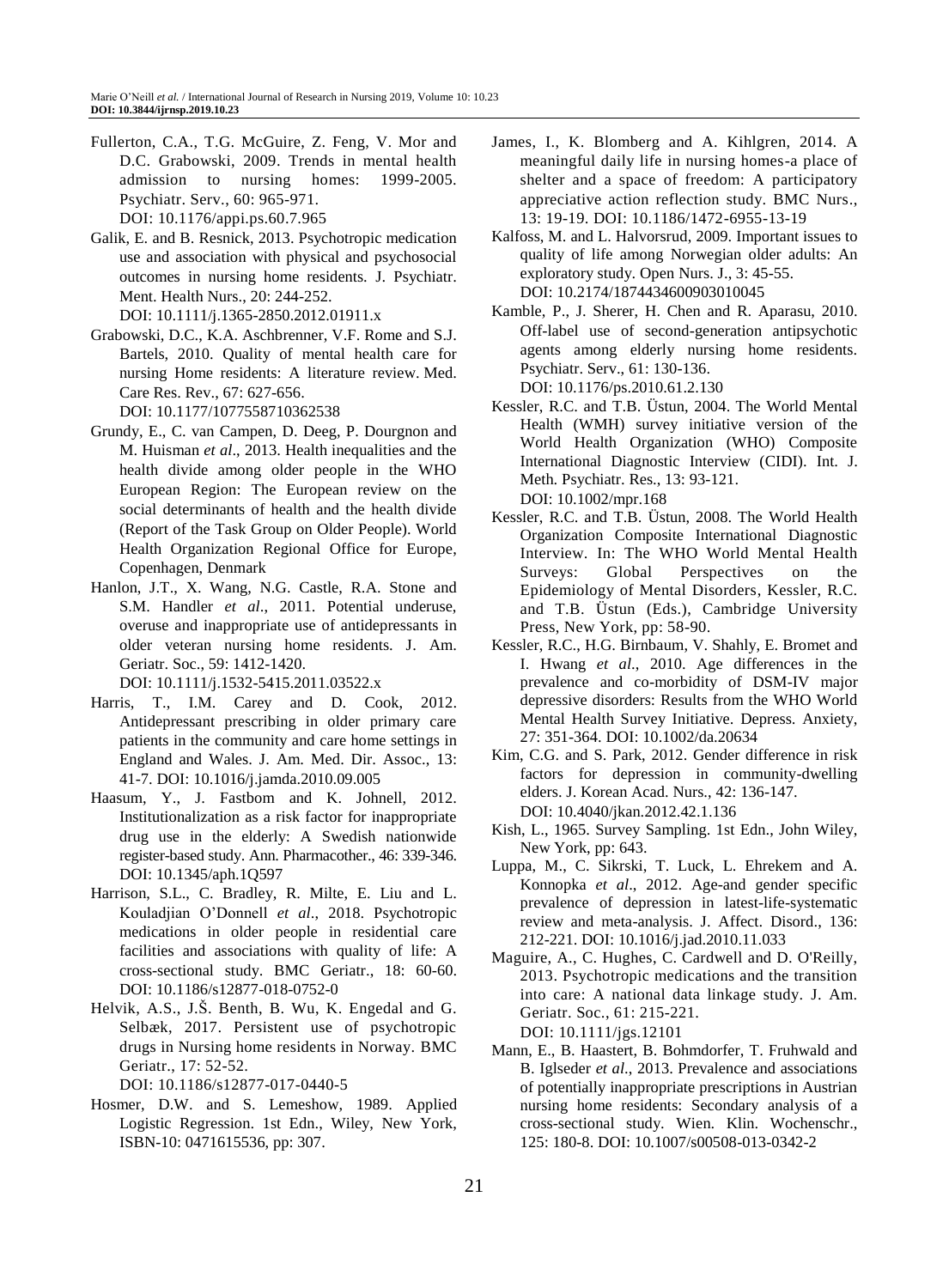- Molzahn, A.E., M. Kalfoss, K.S. Makaroff and S.M. Skevington, 2011. Comparing the importance of different aspects of quality of life to older adults across diverse cultures. Age Age., 40: 192-9. DOI: 10.1093/ageing/afq156
- McCrone, P., S. Dhanasiri, A. Patel, M. Knapp and S. Lawton-Smith, 2008. Paying the Price. The cost of mental health care in England to 2026. The King's Fund, London.
- McEvoy, P.M., R. Grove and T. Slade, 2011. Epidemiology of anxiety disorders in the Australian general population: Findings of the 2007 Australian National Survey of Mental Health and Wellbeing. Aust. New Zealand J. Psychiatry, 45: 957-967. DOI: 10.3109/00048674.2011.624083
- McLafferty, M., S. O'Neill, S. Murphy, C. Armour and F. Ferry *et al*., 2018. The moderating impact of childhood adversity profiles and conflict on psychological health and suicidal behaviour in the Northern Ireland population. Psychiatry Res., 262: 213-220. DOI: 10.1016/j.psychres.2018.02.024
- Naylor, C., M. Parsonage, D. McDaid, M. Knapp and M. Fossey *et al*., 2012. Long-Term Conditions and Mental Health. The cost of comorbidities. King's Fund and Centre for Mental Health, London, ISBN-10: 9781857176339
- Nicol, J., 2011. Nursing Adults with Long-term Conditions (Transforming Nursing Practice Series). 1st Edn., Learning Matters, Exeter, ISBN-10: 0857254421.
- O'Connor, D.W. and R.A. Parslow, 2010. Differences in older people's responses to CIDI's depression screening and diagnostic questions may point to age related bias suggest that complex structured psychiatric interviews underestimate rates of mental disorder in old people. J. Affect. [Disord.,](http://www.sciencedirect.com/science/journal/01650327) 125: 361-364. DOI: 10.1016/j.jad.2010.01.008
- Petek Šter, M. and E. Cedilnik Gorup, 2011. Psychotropic medication use among elderly nursing home residents in Slovenia: Cross-sectional study. Croat. Med. J., 52: 16-24. DOI: 10.3325/cmj.2011.52.16
- Pitkala, K., A.L. Juola, H. Hosia, M.T. Gronblad and H. Soini *et al*., 2015. Eight-year trends in the use of opioids, other analgesics and psychotropic medications among institutionalised older people in Finland. J. Am. Med. Dir. Assoc., 16: 973-978. DOI: 10.1016/j.jamda.2015.06.009

RCP, 2014. Depression in older adults. RCP.

Reynolds, K., R.H. Pietrzak, R. El-Gabalawy, C.S. Mackenzie and J. Sareen, 2015. Prevalence of psychiatric disorders in U.S. older adults: Findings from a nationally representative survey. World Psychiatry, 14: 74-81. DOI: 10.1002/wps.20193

- Ruths, S., P.H. Sørensen, O. Kirkevold, B.S. Husebø and K. Krüger *et al*., 2013. Trends in psychotropic drug prescribing in Norwegian nursing homes from 1997 to 2009: A comparison of six cohorts. Int. J. Geriatr. Psychiatry, 28: 868-876. DOI: 10.1002/gps.3902
- Scott, K., M. Von Korff, J. Alonso, M. Angermeyer and E. Bromet *et al*., 2008. Age patterns in the prevalence of DSM-IV depressive/anxiety disorders with and without physical co-morbidity. Psychol. Med., 38: 1659-1669.

DOI: 10.1017/S0033291708003413

- Seitz, D., N. Purandare and D. Conn, 2010. Prevalence of psychiatric disorders among older adults in longterm care homes: A systematic review. Int. Psychogeriatr., 22: 1025-1039. DOI: 10.1017/S1041610210000608
- Shah, S., I. Carey, T. Harris, S. Dewilde and D.G. Cook, 2011. Antipsychotic prescribing to older people living in care homes and the community in England and Wales. Int. J. Geriatr. Psychiatry, 26: 423-423. DOI: 10.1002/gps.2557
- Shah, S., B. Schoenbachler, J. Streim and S. Meeks, 2012. Antidepressant prescribing patterns in the nursing home: Second-generation issues revisited. J. Am. Med. Dir. Assoc., 13: 406.e13-406.e18. DOI: 10.1016/j.jamda.2011.09.004
- Shruthi, R., R. Jyothi, H.P. Pundarikaksha, G.N. Nagesh and T.J. Tushar, 2016. A Study of medication compliance in geriatric patients with chronic illnesses at a tertiary care hospital. J. Clin. Diagnostic Res., 10: FC40-FC43. DOI: 10.7860/JCDR/2016/21908.9088
- Simmons, S.F., K.R. Bonnett, E. Hollingsworth, J. Kim and J. Powers *et al*., 2017. Reducing antipsychotic medication use in nursing homes: A qualitative study of nursing staff perceptions. The Gerontol., 65: 747-753. DOI: 10.1093/geront/gnx083
- Stafford, N., 2010. At least 25% of elderly residents of German nursing homes are addicted to psychotropic drugs, report claims. BMJ, 340: c2029-c2029. DOI: 10.1136/bmj.c2029
- Tsai, K., J. Chen and C. Wen, 2012. Medication adherence among geriatric outpatients prescribed multiple medications. Am. J. Geriatric Pharmacotherapy, 10: 61-68.
- Volkert, J., H. Schulz, M. Harter, O. Wlodarczyk and S. Andreas, 2013. The prevalence of mental disorders in older people in Western countries: A metaanalysis. Age. Res. Rev., 12: 339-353. DOI: 10.1016/j.arr.2012.09.004